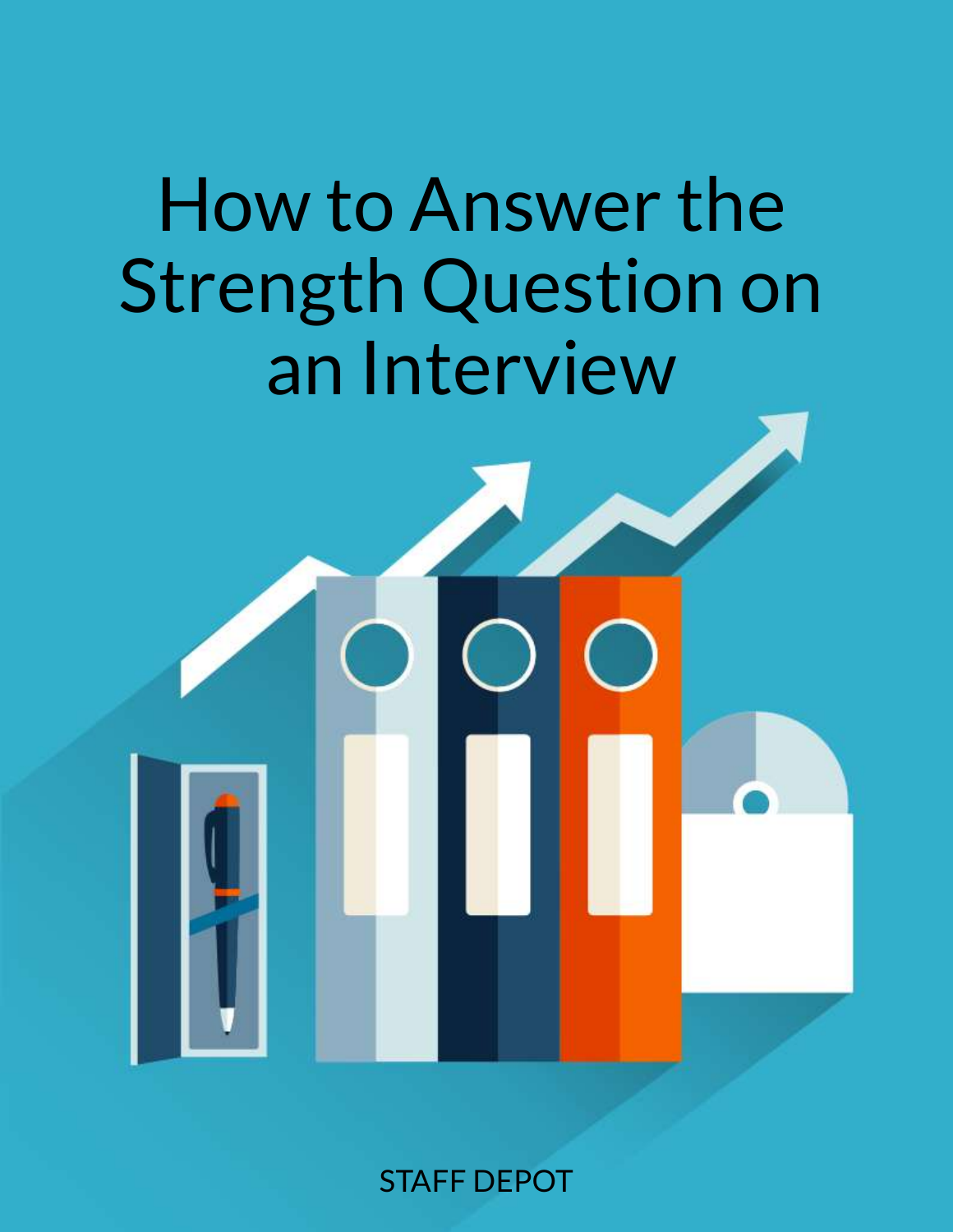

If there are two questions that happen on nearly every interview for every type of job, it's the strengths question and the weakness question. You know the ones…what's your biggest strength and what's your biggest weakness. While these questions are sure to trip you up if you haven't prepared, with a little thought ahead of time, you'll breeze through these questions.

#### Take Direction from the Job Posting

While you certainly want to answer the strengths question honestly, you probably have a few strengths that spring to mind. Why not pick the exact ones your future employer is looking for?

To do this, go through the job posting you applied to or the job description if you were given one. Most ads specifically list attributes the company is looking for. For instance, it might say "we are looking for hard-working individuals."

In that instance, you'll want to highlight your work ethic.